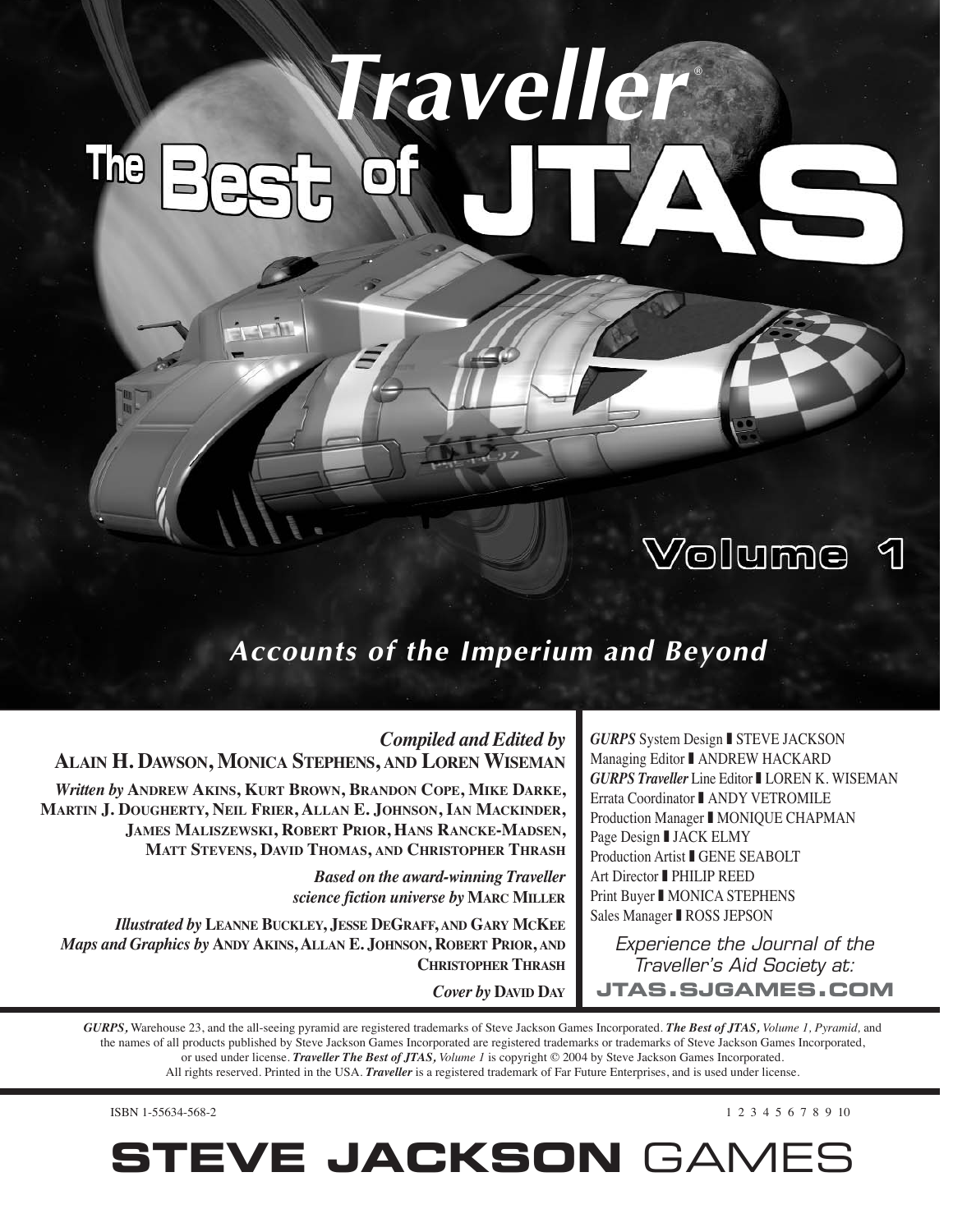### **INTRODUCTION . . . . . . 3**

#### **1. ADVENTURES AND SETTINGS . . . . . . . . 4**

- **SIX ENIGMAS . . . . . . . . . . . . . . . . . . . . 4** Six adventure scenarios, each with six possible variations, for GMs in need of ideas. By James Maliszewski.
- **ECHISTE . . . . . . . . . . . . . . . . . . . . . . . . 8** An aquatic paradise in the Spinward Marches. By Robert Prior.

#### **ERV – LIFE IN**

**THE SPACE LANES . . . . . . . . . . . . . . 14** Adventure seeds for an emergency response team aboard the *Blakeway*class Emergency Response Vehicle *Baker* operating out of Mora highport. By Kurt Brown.

- **THE REPUBLIC OF GAROO . . . . . . . . . 16** A campaign setting in the Darrian sector of the Spinward Marches. Intrigue and rebellion create a challenging backdrop for adventure. By Martin J. Dougherty and Neil Frier.
- **PENELOPE. . . . . . . . . . . . . . . . . . . . . . 20** Kurt Brown details a dusty little world where the miners fight to keep their rights.

### **2. BACKGROUND . . . 24**

- **THE RULE OF MAN . . . . . . . . . . . . . . 24** Kurt Brown and James Maliszewski examine the Rule of Man period, collating existing information on this undeveloped time in *Traveller* history and adding ideas for campaigns and adventures.
- **THE HAUNTED IMPERIUM . . . . . . . . . 30** Kurt Brown records several ghostly legends, from the Imperial Palace to the cold reaches of space.
- **THE SACNOTH DOMINATE . . . . . . . . . 34** A historical campaign background for all Traveller variants set in the Sword Worlds in the days before there was an Imperium. By Hans Rancke-Madsen.
- **SWORD WORLDERS . . . . . . . . . . . . . . 40** The history, culture, and motivations of the aggressive Sword Worlders, as related by Robert Prior.
- **MAZJARU . . . . . . . . . . . . . . . . . . . . . . 40** The Mazjaru are the best known K'kree subject race. The K'kree consider them to be the perfect slaves, but as Robert Prior explains, there's a lot going on behind the Masters' backs.

#### **3. GOVERNMENTS . . 51**

- **CHARISMATIC GOVERNMENTS . . . . . . 51** Why "Charismatic Dictator" does not mean a guy who gained power by rolling 18 on 3d6. First in a series, by Matt Stevens.
- **EMPIRES OF THE PAPER-PUSHERS: BUREAUCRATIC GOVERNMENTS . . . 55** Matt Stevens continues his comparative governments seminar with a look at bureaucrats.
- **THE PEOPLE, YES: DEMOCRATIC GOVERNMENTS . . . . . 59** Third in Matt Stevens' series on governments: government by the people, of the people, for the people, and *to* the people.
- **SHATTERED WORLDS:**
- **BALKANIZED GOVERNMENTS . . . . . 63** Countries armed to the teeth, soldiers glaring at each other through barbed wire, wars about to break out at any moment . . . Matt Stevens examines worlds with multiple governments. **DEFENDERS OF THE FAITH:**
- **RELIGIOUS DICTATORSHIPS . . . . . . . 68** Fifth and last in the series, Matt Stevens enters the holy sanctum of religious dictatorships to throw some light on the subject.
- **4. TECHNOLOGY . . . . 73** *CORTEZ-***CLASS SALVAGE SHIP . . . . . . 73** A salvage ship and a discussion of salvage procedures by Brandon Cope.





- **DESIGNING DECK PLANS . . . . . . . . . . 76** Some advice on deck-plan creation by Andy Akins, who has done a few. **NAVAL ARCHITECTURE FOR** *GURPS*
- *TRAVELLER* **. . . . . . . . . . . . . . . . . . . 80** A discussion of naval design philosophy by Christopher Thrash, to compliment and extend the modular design system in *GURPS Traveller*.
- **5. VARIANTS . . . . . . 97 THE IMPERIUM STRIKES BACK . . . . . 97** James Maliszewski examines the possibilities of an evil Imperium. Cue the John Williams soundtrack . . .
- **ACROSS THE GALAXY. . . . . . . . . . . . 101** Allan E. Johnson explores what might happen if ships could make kiloparsec jumps: Galactic empires? Hidden civilizations? It's up to the GM to decide. **THE** *TRUE* **SECRET OF**
- **THE ANCIENTS. . . . . . . . . . . . . . . . 107** You didn't *really* believe that stuff about Grandfather, did you? Hans Rancke-Madsen sets the record straight.

#### **TRAVELLER 3D:**

- **MAPPING THE SOLID SUBSECTOR USING** *CHVIEW***. . . . . . . . . . . . . . . . . . . . . 111** For those who are tired of a twodimensional campaign, Christopher Thrash explains how to create 3D star maps.
- **JUMPING TO CONCLUSIONS . . . . . . . 124** Mike Darke discusses a few possible consequences of jump travel you might not have considered.
- **THE WANDJINA THEORY . . . . . . . . . 126** By Ian Mackinder. Everything you know is wrong. Maybe . . .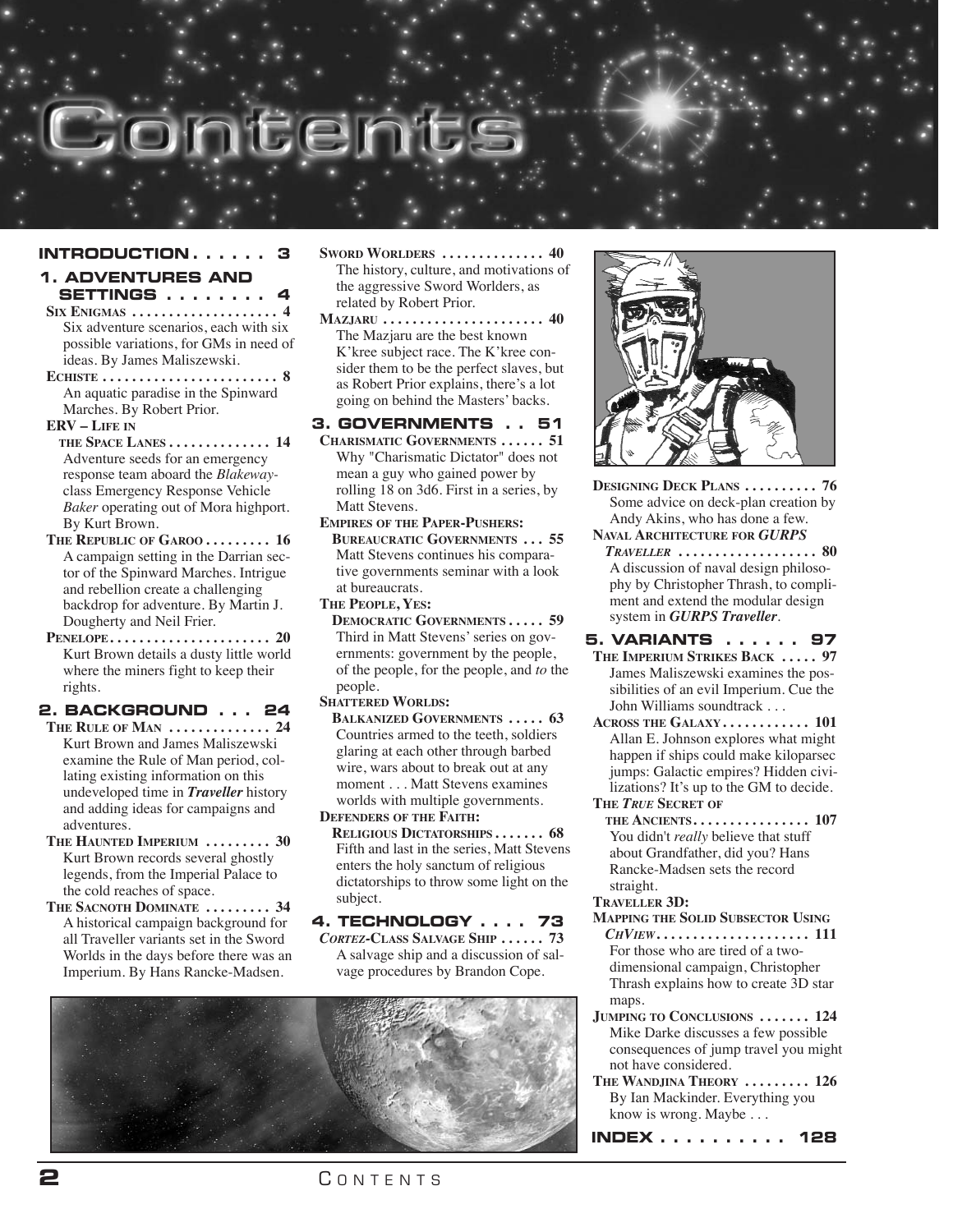# **AOC**

### **ABOUT GURPS**

Steve Jackson Games is committed to full support of the *GURPS* system. Our address is SJ Games, Box 18957, Austin, TX 78760. Please include a self-addressed, stamped envelope (SASE) any time you write us! Resources include:

*Pyramid* (**www.sjgames.com/pyramid/**). Our online magazine includes new *GURPS* rules and articles. It also covers *Dungeons and Dragons, Traveller, World of Darkness, Call of Cthulhu*, and many more top games – and other Steve Jackson Games releases like *In Nomine, INWO, Car Wars, Toon, Ogre Miniatures*, and more. *Pyramid* subscribers also have access to playtest files online!

*New supplements and adventures. GURPS* continues to grow, and we'll be happy to let you know what's new. For a current catalog, send us a legal-sized or 9"×12" SASE – please use two stamps! – or just visit **www.warehouse23.com**.

*Errata.* Everyone makes mistakes, including us – but we do our best to fix our errors. Up-to-date errata sheets for all *GURPS* releases, including this book, are available on our website – see below.

*Gamer input.* We value your comments, for new products as well as updated printings of existing titles!

*Internet.* Visit us on the World Wide Web at **www.sjgames.com** for errata, updates, Q&A, and much more. *GURPS* has its own Usenet group, too: rec.games.frp.gurps.

*GURPSnet.* This e-mail list hosts much of the online discussion of *GURPS*. To join, point your web browser to **www.sjgames.com/mailman/listinfo/gurpsnet-l/**.

### Page References

Rules and statistics in this book are specifically for the *GURPS Basic Set, Third Edition.* Any page reference that begins with a B refers to the *GURPS Basic Set* – e.g., p. B102 means p. 102 of the *GURPS Basic Set, Third Edition*. Other page references are GT for *GURPS Traveller*, S for *GURPS Space*, VE for *GURPS Vehicles*, T:AI for *GURPS Traveller: Alien Races 1*, T:BC for *GURPS Traveller: Behind the Claw*, T:FI for *GURPS Traveller: First In*, T:FT for *GURPS Traveller: Far Trader*, and T:SM for *GURPS Traveller: Star Mercs*. The abbreviation for this book is T:Ji.

For a full list of *GURPS* abbreviations, see p. CI181 or the updated web list at **www.sjgames.com/ gurps/abbrevs.html**.

This is the first of what we hope will be a continuing series of anthologies collecting the best articles from the new *Journal of the Travellers' Aid Society.* SJ Games began publication of the new *JTAS* in February of 2000, and it has achieved a reputation among the *Traveller* grognards as being well worth the subscription price.

To select the contents of this volume, I took a list of 2000's articles in order of their subscriber rankings and chose from the upper levels of that list those I felt were of enduring interest to *Traveller* fans. I decided not to include any of my own editorials – those are the sort of light extemporanea that will not stand the test of time very well. I think that articles like Allan E. Johnson's *Across the Galaxy,* however, will still be as interesting in 20 years as they are now. We could probably do a second anthology just choosing from the articles published in 2000.

### **ABOUT THE LINE EDITOR**

Loren Wiseman was one of the founding partners of GDW, Inc., original publishers of *Traveller*. He spent more than 20 years there as a game designer, developer, typesetter, and editor. After GDW closed, Loren freelanced, then came to SJ Games, where he is *Traveller* Line Editor and expert-in-residence.

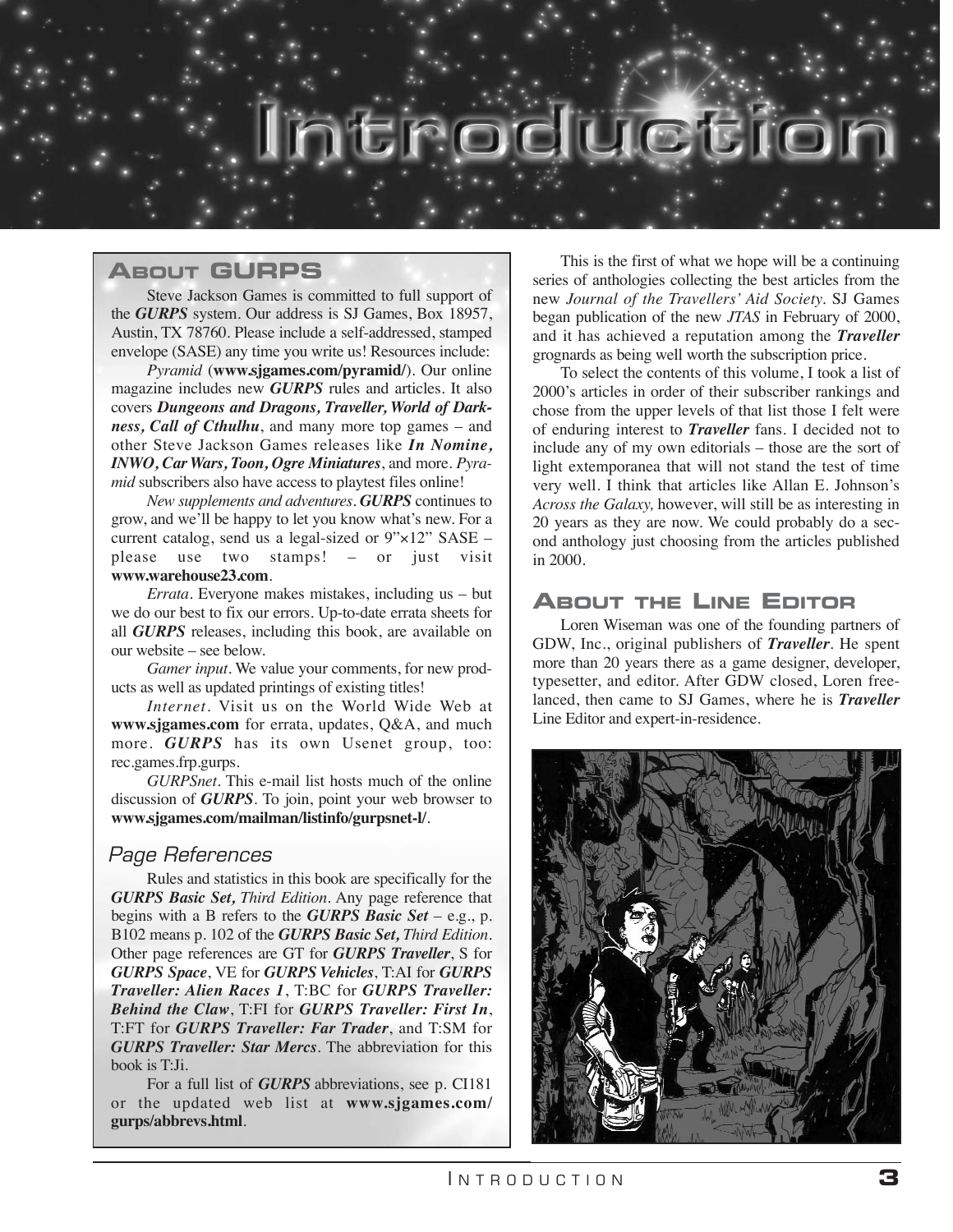## **CHAPTER ONE**

# *v*entur

Adventures and settings are the meat and potatoes of any game, and *JTAS* provides them in various forms for every taste. The original print *JTAS* published short adventures called "Amber Zones," and we have continued that custom, but added a greater variety of scenarios. Pregenerated settings save GMs time and let them get right to the adventure.

## **Six Enigmas** by James Maliszewski **Published August 1, 2000**

The wide-ranging nature of *Traveller* campaigns means the GM often needs short adventures to use at a moment's notice. The following six scenarios each provide an easily adaptable circumstance in which the group encounters something unusual or mysterious. The details of each enigma are purposely sketchy, making their inclusion into an ongoing campaign easier. Likewise, each enigma has several variations, allowing plenty of flexibility.

## **THE CITY IN THE SANDS**

While on a remote world with a small population, the adventurers hear stories about a mysterious "City in the Sands," located in the middle of the world's largest desert. The locals don't know much about the city, having never braved the harsh conditions of the desert to explore it. According to legend, the city is old, pre-dating Human settlement of the world. Legend says it is well-protected with traps and other devices to prevent outsiders from getting too close. Of course, the city also contains incredible riches (or ancient technology or cultural artifacts – the details change each time the story is retold). The adventurers aren't the first offworlders to express an interest in the city; the locals express the hope that they won't be as foolish as the others, since no one has ever returned from such an expedition alive.

**1.** The city doesn't exist at all. It's just a tall tale told by the locals, some of whom may even believe the story.

**2.** As 1, but the locals (many of them, anyway) know the city doesn't exist. They use the story to con offworlders into buying lots of traveling gear and other equipment for the journey into the desert.

**3.** The "city" does exist, but it's not much of a city. Instead, it's the remains of a series of prefabricated survival structures built using Imperial technology from centuries ago. The structures contain a small number of old Imperial tools and other devices, which are of some value to historians and collectors, but pretty much useless otherwise.

**4.** The city exists but isn't what the locals think it is. It's a discarded set from a holovideo film made on this world more than 100 years ago. The set has suffered somewhat from exposure to the elements. Even so, an examination of the buildings makes it clear they weren't constructed to last or even to hold occupants; many are just elaborate facades.

**5.** The city exists. It's a small series of buildings and other structures, some of which hold artifacts and other remains that suggest this world was once inhabited by a non-Human race. The city is a major archaeological find that will take years to properly explore. Its discovery might not make the group rich, but they'll become minor celebrities and gain contacts in the scientific community for their efforts.

**6.** As 5, except the city is only the surface outpost of a vast underground complex that spans for kilometers beneath the world's surface. There's even evidence suggesting the underground portion of the city is still inhabited, a major – and potentially dangerous – find for the adventurers.

### **THE DERELICT**

While in the far reaches of an inhabited system, the adventurers encounter what looks like a derelict vessel in orbit around a lifeless moon.

The ship doesn't respond to any attempts to communicate and seems to be completely without power or life support. According to salvage regulations, the adventurers have a claim to the hulk – if they can bring it back to a world where they can register that claim. To do that, they'll first have to venture on board.

**1.** The ship is an abandoned merchant freighter, attacked by pirates years ago and devoid of anything of intrinsic value other than itself. Claiming the vessel is a simple matter of either restarting its maneuver drives (currently without fuel) and piloting it back to an Imperial world, or towing it back. In either case, the group gets claim to the ship and may refurbish it or sell it, as they wish.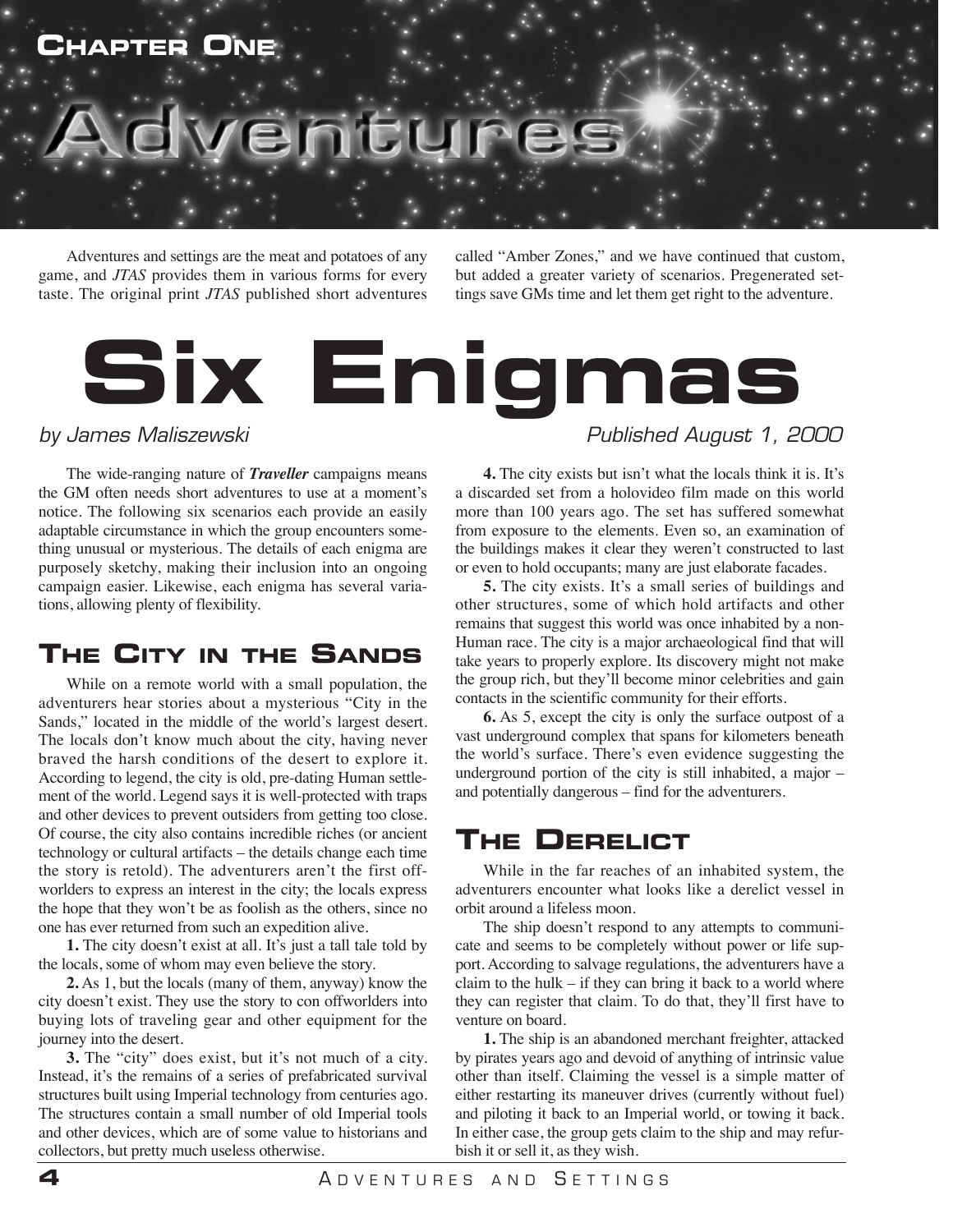## **APTER**

Articles expanding the history of the *Traveller* universe are also extremely popular, whether exploring the "canon" or presenting a variant to the official background. *Traveller* presents a very large canvas for GMs to paint their own universe upon, and part of the fascination of the game is how the characters interact with the myriad different societies and cultures.

# **The Rule of Man**

by Kurt Brown and James Maliszewski **Published July 11, 2000** 

Part of the popularity of *Traveller* is its extensive history. Beginning 300,000 years ago and stretching into the far future, this history adds a level of detail to its background that few game settings can match. Consequently, players and Game Masters alike have a ready-made context in which to place their adventures among the stars. In addition, it's theoretically possible to set those adventures in different time periods, thereby taking further advantage of *Traveller*'s sweeping history. In two of its later incarnations, *Traveller* did just this, setting its action at the founding of the Third Imperium (Marc Miller's *Traveller, 4th Edition*) and in the rebirth after its demise (*Traveller: The New Era*).

A history as broad as *Traveller*'s will inevitably have gaps – even significant ones – that limit one's options for roleplaying in other eras. One of the largest concerns the Third Imperium's immediate predecessor, the Second Imperium, more popularly know as the Rule of Man. With its valiant-but-doomed ethos and emphasis on individual accomplishments, the Rule of Man has great potential as an alternate campaign setting for *Traveller*. Unfortunately, what little canonical material has been published on the period is scattered throughout numerous sources, many of them long out of print. The purpose of this article is thus twofold. First, it is intended to collect and collate previous information on the Rule of Man, so as to create a clearer picture of the period. Second, it will show how that material can be used to create an excellent backdrop for a historical *Traveller* campaign.

One of the ironies of the paucity of information on the Rule of Man is that it gives the GM a free hand in the development of his own campaign. For instance, we know the names of only the first two emperors of the Rule of Man. The rest of its history is no more detailed. Therefore, a GM can make the setting his own without fear of contradicting canon. Likewise, the players have no idea how events will unfold, giving the campaign an uncertainty it could never possess in the more detailed Third Imperium. This article provides a framework of "known facts" against which a GM can set his own game, as well as suggestions on how to do just that.

## **TIMELINE OF THE RULE OF MAN**

All dates on the timeline (see p. 25) are listed first in Imperial years, followed by the Terran dating system (known either as A.D. or C.E.) used during the Second Imperium.

The 428-year history of the Rule of Man can be broken into three distinct phases. The first, lasting from -2204 (2317) to -2000 (2521), is a period of dynamism and growth, as the Solomani take over the reins of power in the Ziru Sirka. It will be called "The Rule of Man period." The second phase, lasting from -2000 (2351) to -1850 (2671), is a period of increasing instability and internal conflict. This article will refer to it as the "Second Imperium period." The third phase, lasting from -1850 (2671) to -1526 (2995), is a time of civil war and deterioration. This article will refer to it as the "Ramshackle Empire period." Each period offers opportunities for adventure unlike those found during the reign of the Third Imperium.

## **THE SEEDS OF EMPIRE**

The Interstellar Wars ended when the Vilani Grand Imperium of the Stars (Ziru Sirka) collapsed, partially from its own age and fragility, and partially from the Terran victories. The Terrans moved quickly to occupy Vilani territory. Many Vilani subject races, like the Vegans, welcomed the Terrans as liberators. Terran naval officers were dispatched throughout the Grand Imperium. Between 2299 and 2314, over 100,000 naval officers were sent to take up the reins of government, direct local bureaucracies, and maintain peace and order.

These officers occupied key posts in the Vilani bureaucracy, which otherwise remained intact. In some cases, Terran ensigns administered entire worlds and mere commanders whole subsectors. Vilani military forces were incorporated into the Terran forces.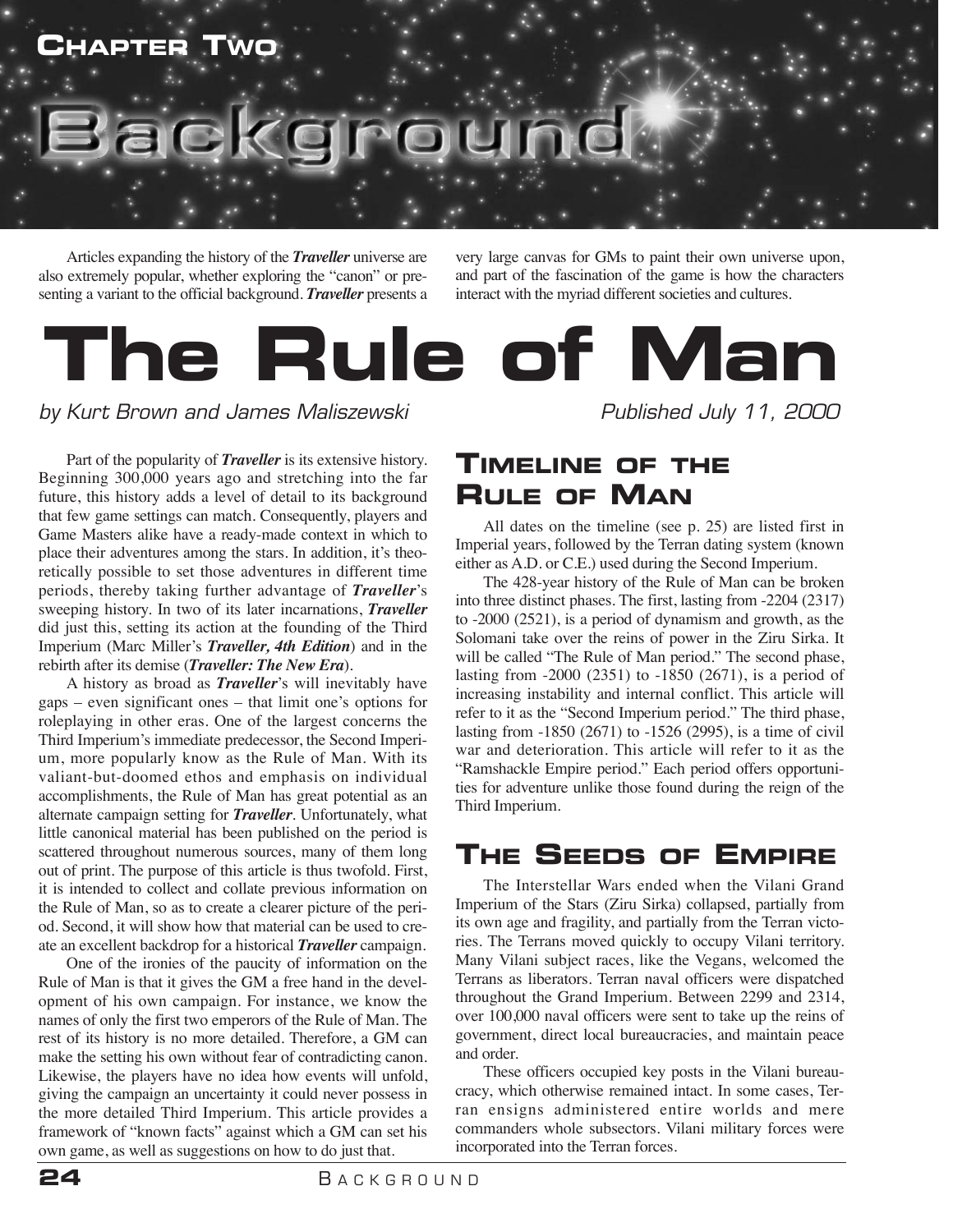

*Traveller* is a game for those who love technology, and this passion is reflected in *JTAS*'s readership – and its pool of

contributors. And starships are by far the most popular subject of the "technogeeks" among *Traveller* fans.

## **Cortez-Class Salvage Ship** by Brandon Cope **Published March 28, 2000**

Wherever starships travel, there will be a need to recover those unable to return. There are many types of salvage ships, of which the *Cortez* class is one of the smallest and most common.

Designed originally for use by shipping corporations to recover stranded merchant vessels, the *Cortez* class has since found its way into government and private use. The Imperial Navy purchased an undisclosed number to recover some of its lighter non-combat ships, the Scout Service operates several as part of its repair fleet, and many others have been put to use at Class V and Class IV starports as recovery vessels (working in conjunction with the *Blakeway-*class rescue ships). Several older ships, retired from active service, have been purchased by individuals and small salvage companies (salvage doesn't pay well enough to cover the cost of buying the ship new for private owners or small corporations, whereas large corporations can simply write it off as an operating expense). While most private owners are legitimate (most of the time), many are no better than pirates (and some, in fact, *are* pirates) and some pirate bands use stolen *Cortez-*class ships to haul badly damaged prey back to base. The ship is popular with some larger Vargr corsair "fleets," which gives the ship a poor reputation in some systems. Note, however, that a *Cortez-*class ship, by itself, is undergunned and quite slow, making it an unlikely choice as a solo pirate ship.

The ships of the *Cortez* class have the capability to repair most disabled ships, and can carry any ship up to 800 tons in displacement and still maintain Jump-1. There is an absolute limit of 1,500 stons mass (enough to carry any starship in *GURPS Traveller* except the *Dragon-*class SDB, *Broadsword*class mercenary cruiser, a lightly loaded *Stellar-*class subsidized liner, unloaded Oberlindes cargo liner, or Tukera long-liner from *Far Trader*).

In most cases, the captain will try to repair a damaged ship using his large complement of technicians and shop facilities, since carrying a ship with the external cradle seriously reduces the ship's already poor performance. This is especially true if he can't reach another star system with Jump-1.

The class was originally named after explorers with a reputation for plunder and exploitation, but the ships are now used by so many different groups that there is no longer a standard naming scheme.

## **GENERAL LAYOUT**

The ship has three and a half decks, each roughly 190 ft. (57.8 m) long and 60 ft. (18.2 m) wide. The full decks are 10 ft.  $(3 \text{ m})$  high, the half deck 5 ft.  $(1.5 \text{ m})$  high.

The top deck carries the bridge and eight staterooms (six single occupancy, two double occupancy), as well as the sickbays, low berths, and a 0.5-dton ship's locker. Immediately aft is a 75-dton cargo bay and one of the 50 dton-capacity space docks (holding one 40-ton fuel skimmer and one 10-ton launch in most cases). One sandcaster turret is on either side of the bridge and an airlock is adjacent to the bridge.

The second deck houses 14 staterooms (all double occupancy), another 75-dton cargo bay and the other 50-dtoncapacity space dock.

Next is the half deck, which holds all of the ship's fuel and the fuel processor.

The last deck holds the labs (one of which is almost always devoted to metallurgy), all logistics modules, two staterooms (for the engineers and lab techs), a 25-dton cargo hold (normally full of spare parts) and all the drives.